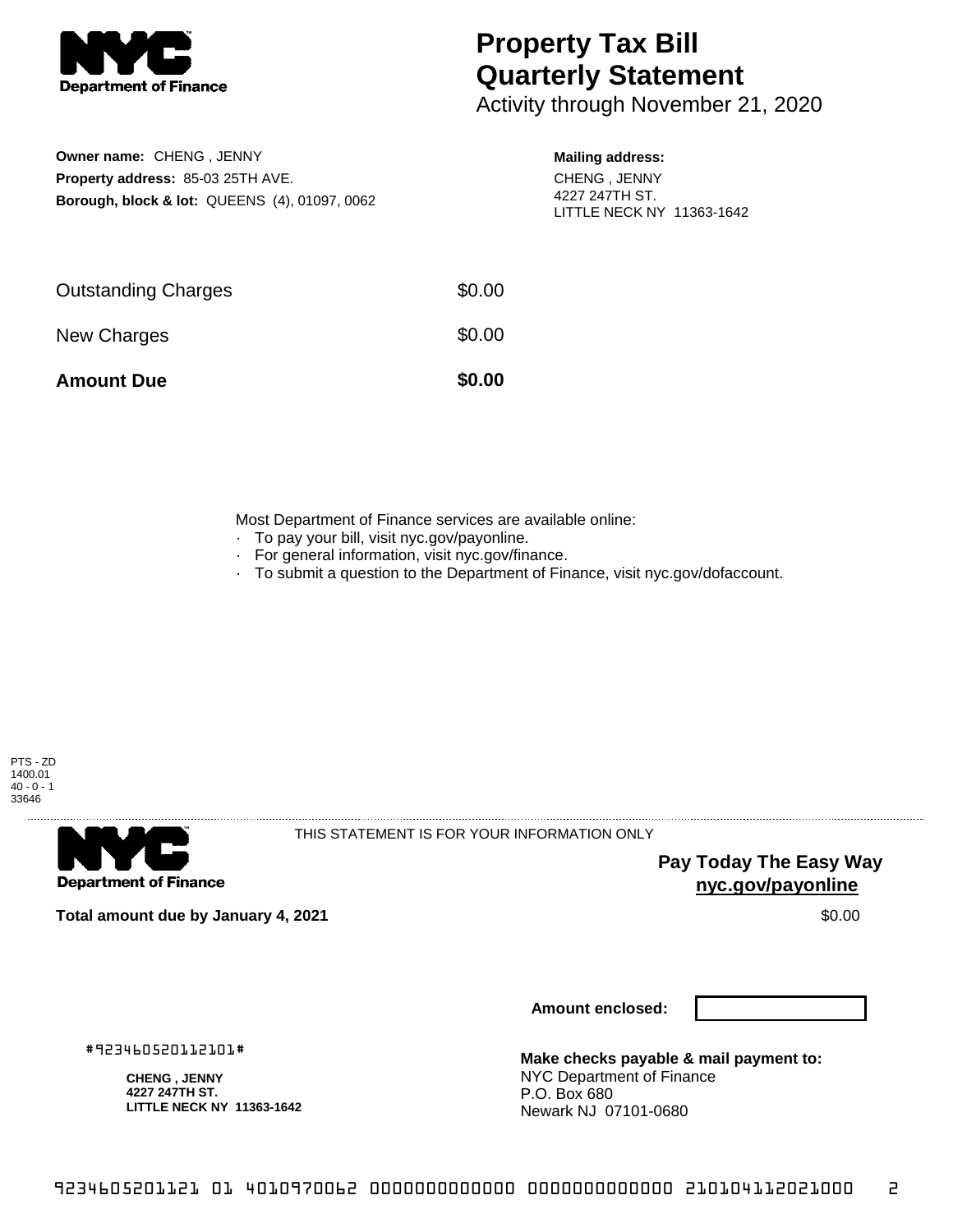

| <b>Previous Charges</b>                                             |                      | <b>Amount</b><br>\$0.00  |                                |
|---------------------------------------------------------------------|----------------------|--------------------------|--------------------------------|
| Total previous charges including interest and payments              |                      |                          |                                |
| <b>Current Charges</b>                                              | <b>Activity Date</b> | <b>Due Date</b>          | <b>Amount</b>                  |
| Finance-Property Tax<br><b>Adopted Tax Rate</b><br>Payment Adjusted | 01/01/2021           | 01/01/2021               | \$0.00<br>$$-18.18$<br>\$18.18 |
| <b>Total current charges</b>                                        |                      |                          | \$0.00                         |
| <b>Tax Year Charges Remaining</b>                                   | <b>Activity Date</b> | <b>Due Date</b>          | <b>Amount</b>                  |
| Finance-Property Tax<br><b>Adopted Tax Rate</b>                     |                      | 04/01/2021               | \$0.00<br>$$-18.18$            |
| <b>Early Payment Discount</b><br>Payment Adjusted                   | 01/01/2021           | 04/01/2021               | \$0.18<br>\$18.00              |
| Total tax year charges remaining                                    |                      |                          | \$0.00                         |
| <b>Overpayments/Credits</b>                                         | <b>Activity Date</b> | <b>Due Date</b>          | Amount                         |
| <b>Credit Balance</b><br><b>Credit Balance</b>                      |                      | 07/01/2020<br>07/01/2020 | $$-0.03$<br>$$-36.18$          |
| Total overpayments/credits remaining on account                     |                      |                          | \$36.21                        |

You must apply for a refund or a transfer of credits resulting from overpayments within six years of the date of **the overpayment or credit. Please note that overpayments and credits are automatically applied to unpaid taxes.**

## **Home banking payment instructions:**

- 1. **Log** into your bank or online bill pay website.
- 2. **Add** the new payee: NYC DOF Property Tax. Enter your account number, which is your boro, block and lot, as it appears here: 4-01097-0062 . You may also need to enter the address for the Department of Finance. The address is P.O. Box 680, Newark NJ 07101-0680.
- 3. **Schedule** your online payment using your checking or savings account.

## **Did Your Mailing Address Change?** If so, please visit us at **nyc.gov/changemailingaddress** or call **311.**

When you provide a check as payment, you authorize us either to use information from your check to make a one-time electronic fund transfer from your account or to process the payment as a check transaction.